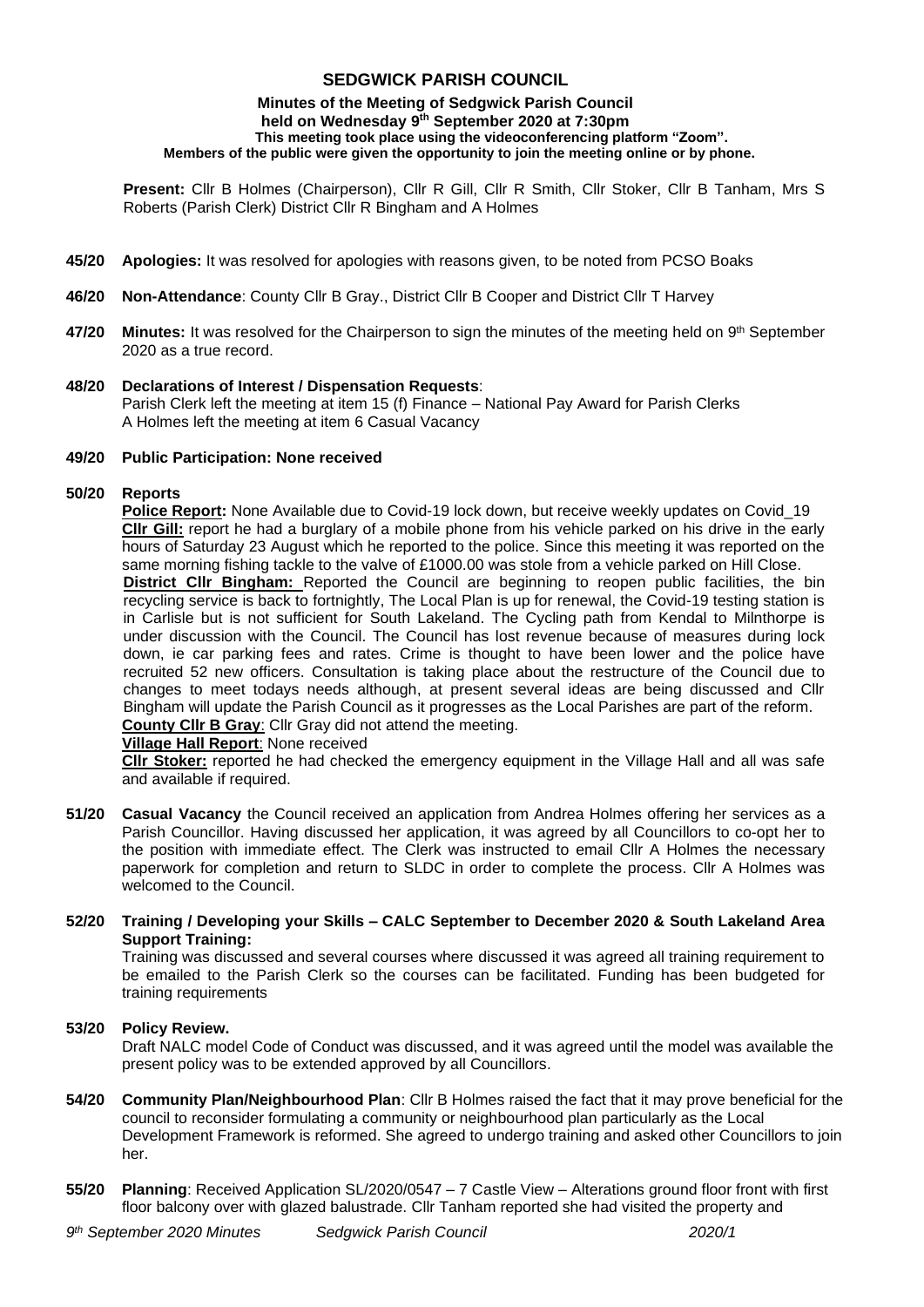discussed the application with the owners, which she discussed with the Parish Council. The Council asked the Clerk to inform the planning department they had no major concerns.

**56/20 Sedgwick Parish Council COVID 19 response –** Cllr B Holmes reported that SLDC has notified the Clerk that they have closed down the hub which advised the Neighbourhood Resilience Group, the reason given was due to the low Covid-19 spread in the area.

Sedgwick Neighbours and Friends Resilience Group. -nothing to report - it remains in place to respond to any future needs.

**Correspondence:** Community Hub Closure Update**,** SLDC News Release 27 August 2020, Cumbria Community Resilience Network Update**.** All received and noted

#### **57/20 Highways/Footpaths**

- 1. Highways report discussed by Cllr Stoker. All faults are logged. Further potholes are beginning to appear Castle View, Raines Farm and Back Lane
- 2. Road Closures A590 M6 J36 September to December 2020, Cllr B Holmes reported back to Highway Agency the leaflet received was difficult to understand, her request for a no access sign to be erected at Brettargh Holt round about leading to Sedgwick has resulted in a sign being placed to deter people detouring through the village. However, it is behind other signs making it difficult to see and other signs had fallen down because of winds. It was agreed for the Clerk to contact the agency requesting the no access sign to be in a more prominent location and make them aware of the signs falling down.

#### **58/20 Playground /Millennium Field**

- 1. Monthly Safety Report: Cllr Stoker reported the playground is well used, the hand sanitizers have been replaced, bin emptied, equipment checked over. It was agreed that the new goal post would not be in situ until next spring if that was possible due to Covid-19 restrictions
- 2. The Millennium Field Reopening Risk Assessment was reviewed. The two user adult gym equipment had been restricted to one users using tape, but this had been removed on various occasions, resulting in plastic littering- it was agreed to update the posters to include a warning to restrict use and also include updated advice. The Council agreed to the new measures that would be in place next week
- 3. Annual ROSPA Report- August 2020. No high-risk faults have been found and all action has been added to an action plan. The bins have been emptied and gaps between rubber mat and verge filled with sand. Various piece of equipment would be monitored, and David Willacy agreed to repair the rotten wood on the tree house slide.

#### **59/20 Canal**

- a) The monthly safety check by Cllr Gil who reported the sign steep path had been removed and returned, he and Cllr Stoker has erected it again in the correct place. The Canal would need a second cut and the Clerk agreed to contact the contractor to request this. Cllr Smith raised that the grass on Back Lane was being blown by the contractors into the drains and residents where worried this could cause the road to flood again. The Clerk agreed to raise this issue with the contractors and report back at the next meeting.
- b) Cyclists using the Canal Path still occurring but is not increasing.
- c) Ash Dieback Disease Information: the inspection by A.Hearne is arranged for 18<sup>th</sup> September. Councillors are invited, Alistair will mark trees which require felling and will advise Council if they require a felling License , it was agreed if it was required Cllr B Holmes would instruct him to obtain it on the Council's behalf. Then the Council will be able to obtain three quotes to have the infected trees removed this autumn.
- d) Cllr B Holmes reported that the Canal Lottery Project Meeting had been held on Wednesday 26<sup>th</sup> August 2020 - see report and further minutes where received of the meeting and distributed to the Councillors
- e) Canal River Trust Volunteers Task Force Aqueduct removal of weeds & trees Thurs 10<sup>th</sup> September Cllr Stoker agreed to visit the site tomorrow.

#### **60/20 Website**

- A verbal report was given by Cllr B Holmes of how the website was being accessed more now visitors are returning to the area
- Cllr B Holmes reported that we had received information from SLDC in August 2020 advising Parish Councils of website disabled accessibility requirement. We received quotes of £4,000.00 to meet the requirements. After researching the issue, Cllr B Holmes advised that the Council can claim exemption on the grounds of disproportionate cost but that policy and a statement must be in place by September 23<sup>rd</sup>. Website documents will have be formatted to help disabled users from now and if they cannot access any information, we have added advice to the website, to contact the clerk who will assist with any difficulties with accessibility.

The Website Accessibility Audit, Statement of Exemption and Website Management Policy which were approved by all Councillors and will be implemented and reviewed annually.

#### **61/20 Finance**

*9 th September 2020 Minutes Sedgwick Parish Council 2020/2* a) Bank Balance as of 28 August 2020 Current a/c £12,869.70 Reserve Account £10,038.66